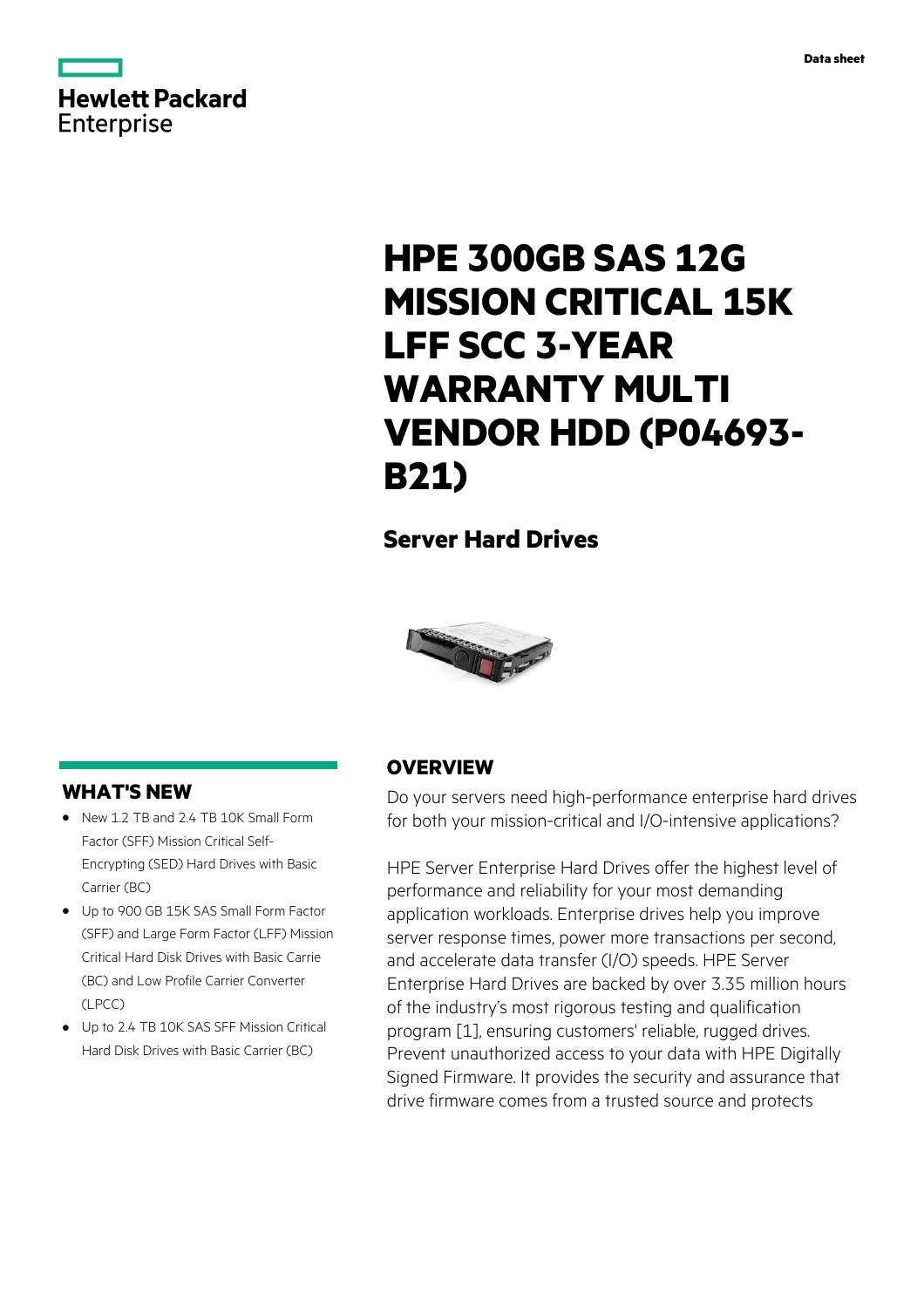against malicious attacks. The self-describing icons on the HPE Smart Carrier takes the guesswork out of a drive's status, and a "do not remove" button prevents data loss from human error.

### **FEATURES**

### **Performance and Reliability for Any Workload**

HPE Server Enterprise Hard Drives are ideal for transaction processing, database applications, Big Data analytics, and high-performance computing.

Broad portfolio of customized solutions provide up to 2.4 TB of storage.

Efficient drives provide power for space constrained data centers.

Latest 12G SAS interface for increased performance.

Stable and consistent portfolio of drives offering long life cycles and steady supply.

## **Technical specifications HPE 300GB SAS 12G Mission Critical 15K LFF SCC 3 year Warranty Multi Vendor HDD**

| <b>Product Number</b>             | P04693-B21                                                                                                                                        |
|-----------------------------------|---------------------------------------------------------------------------------------------------------------------------------------------------|
| <b>Platform Supported</b>         | HPE ProLiant Rack/Tower/BladeSystem Servers/Synergy                                                                                               |
| <b>Interface</b>                  | SAS                                                                                                                                               |
| Workload                          | Enterprise                                                                                                                                        |
| <b>Drive Rotation Speed (RPM)</b> | 15K                                                                                                                                               |
| <b>Form factor</b>                | <b>LFF</b>                                                                                                                                        |
| <b>Drive Technology (Fill)</b>    | Air                                                                                                                                               |
| <b>Format type</b>                | 512n                                                                                                                                              |
| <b>Carrier type</b>               | Smart Carrier Converter (SCC)                                                                                                                     |
| <b>Capacity</b>                   | 300 GB                                                                                                                                            |
| Height                            | 1.06 in 26.8 mm                                                                                                                                   |
| Warranty                          | HPE Server Enterprise Hard Drives have a 3-year limited warranty regardless of the warranty period for<br>the system in which they are installed. |